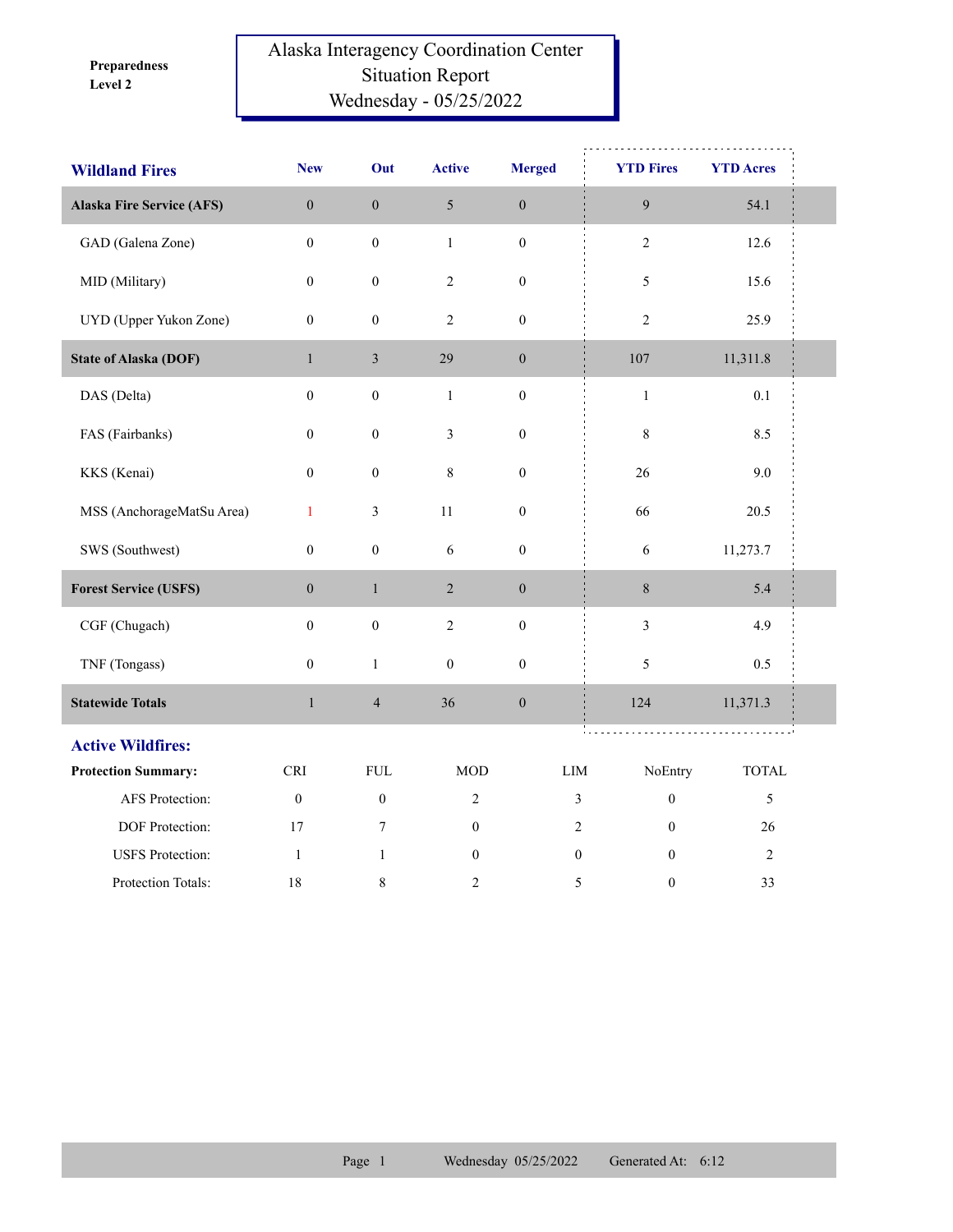## **Active Fires Status Summary**

|                         | Staffed           |                     | Unstaffed       |                     |  |
|-------------------------|-------------------|---------------------|-----------------|---------------------|--|
|                         | Contained $(S/C)$ | Uncontained $(S/U)$ | Contained (U/C) | Uncontained $(U/U)$ |  |
| AFS Protection:         |                   |                     |                 |                     |  |
| <b>DOF</b> Protection:  |                   |                     |                 |                     |  |
| <b>USFS</b> Protection: |                   |                     |                 |                     |  |
| Status Totals:          |                   |                     | 29              |                     |  |

| <b>Active Fires Acreage Summary</b> |                       |                |  |  |  |  |  |
|-------------------------------------|-----------------------|----------------|--|--|--|--|--|
|                                     | Acres                 | Acreage Change |  |  |  |  |  |
| New                                 | 0.1                   |                |  |  |  |  |  |
| 36 Monitor                          | 11,352.8              | 37.7           |  |  |  |  |  |
| 3 Out                               | 0.4                   | 0.0            |  |  |  |  |  |
| 6 Prescribed                        | 25,570.0              | 819.1          |  |  |  |  |  |
| 46 Fires                            | Total Acres: 36,923.3 |                |  |  |  |  |  |

## **Prescribed Fires**

|                          | <b>YTD</b> Fires | YTD Acres | New | Active | Out Yesterday |
|--------------------------|------------------|-----------|-----|--------|---------------|
| Military                 |                  | 24,964.0  |     |        |               |
| National Park Service    |                  | 0.1       |     |        |               |
| State of Alaska          | 4                | 593.1     |     |        |               |
| U.S. Forest Service      |                  | 18.0      |     |        |               |
| Fuels Management Totals: |                  | 25,575.2  |     |        |               |

## **Cause Summary For All Fires (Includes Merged Fires But Not Prescribed Fires)**

|        | Human: 98        |                | 974.3 Acres  |
|--------|------------------|----------------|--------------|
|        | Lightning: 3     |                | $26.0$ Acres |
|        | Undetermined: 23 | 10,371.0 Acres |              |
| Total: | 124              | 11,371.3 Acres |              |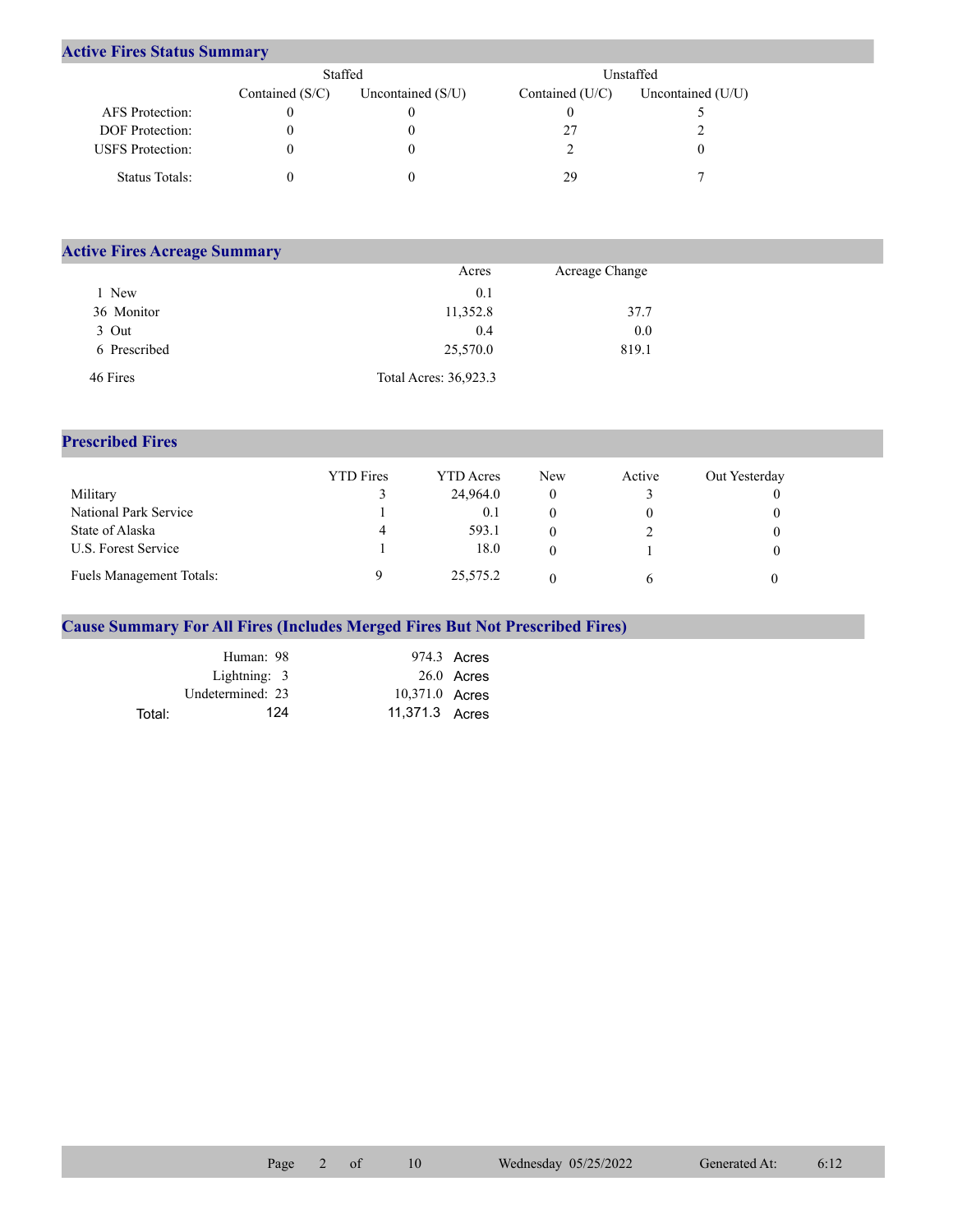| <b>New</b>               | Count: 1            | Acres: $0.1$      |                      |                   |                          |                  |  |
|--------------------------|---------------------|-------------------|----------------------|-------------------|--------------------------|------------------|--|
| Daily Report From: 05/24 |                     |                   |                      |                   | $0.1$ Acreage On $05/24$ |                  |  |
|                          | Lat: $61\,35.4600$  | Status: Out 05/24 |                      | Acres: $0.1$      |                          | Option: Critical |  |
| 201133                   | Lon: $149\,23.4350$ |                   |                      | Start Date: 05/24 | Area: MSS                |                  |  |
|                          | Owner: Private      | Unit:             | <b>AKPRI-Private</b> |                   |                          |                  |  |
| 133                      | Name: Copper Creek  |                   |                      |                   | Cause:                   | Undetermined     |  |

911 called with a 10 x 10 grass fire in a neighborhood. Forestry responded with one engine. Fire was suppressesd and called out.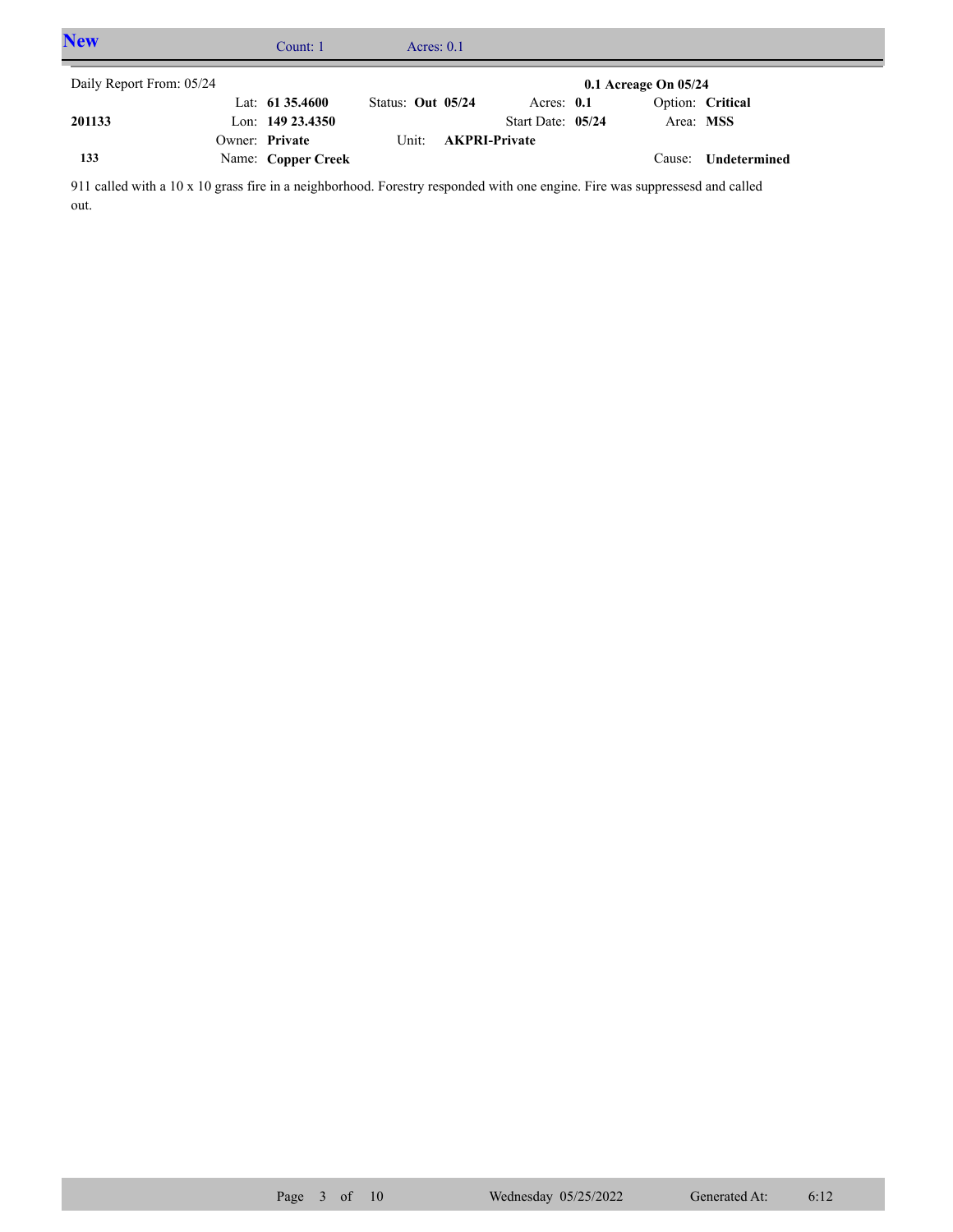| <b>Monitor</b><br>Count: $36$ | Acres: 11,352.8 | Acreage Change: 82.7 |  |
|-------------------------------|-----------------|----------------------|--|
|-------------------------------|-----------------|----------------------|--|

| Last Report: 05/23 |              |                                    |             |                                           |                       |              | No Acreage Change Since 05/22 |
|--------------------|--------------|------------------------------------|-------------|-------------------------------------------|-----------------------|--------------|-------------------------------|
|                    |              | Lat: 61 05.1517                    | Status: U/C | Acres: 0.8                                |                       |              | Option: Critical              |
| 201131             |              | Lon: 149 46.1883                   |             | Start Date: 05/22                         |                       | Area: MSS    |                               |
|                    |              | Owner: Private                     | Unit:       | <b>AKPRI-Private</b>                      |                       |              |                               |
| 131                |              | Name: Zircon                       |             |                                           |                       |              | Cause: Human                  |
| Last Report: 05/22 |              |                                    |             |                                           | 0.1 Acreage On 05/22  |              |                               |
|                    |              | Lat: $62$ 19.2000                  | Status: U/C | Acres: $0.1$                              |                       | Option: Full |                               |
| 201126             |              | Lon: $15012.4400$                  |             | Start Date: 05/22                         |                       | Area: MSS    |                               |
|                    |              | Owner: Private                     | Unit:       | <b>AKPRI-Private</b>                      |                       |              |                               |
| 126                |              | Name: Chulitna                     |             |                                           |                       | Cause:       | Undetermined                  |
| Last Report: 05/22 |              |                                    |             |                                           | 1.0 Acreage On 05/22  |              |                               |
|                    |              | Lat: $6448.2400$                   | Status: U/C | Acres: $1.0$                              |                       |              | Option: Critical              |
| 211125             |              | Lon: $14734.0600$                  |             | Start Date: 05/22                         |                       | Area: FAS    |                               |
|                    | Owner: State |                                    | Unit:       | <b>AKDNS-AK Dept. Natural Resources</b>   |                       |              |                               |
| 125                |              | Name: Badger Rd                    |             |                                           |                       |              | Cause: Human                  |
| Last Report: 05/22 |              |                                    |             |                                           | 0.2 Acreage On 05/22  |              |                               |
|                    |              | Lat: $61\,36.0300$                 | Status: U/C | Acres: 0.2                                |                       |              | Option: Critical              |
| 201124             |              | Lon: $14907.8500$                  |             | Start Date: 05/22                         |                       | Area: MSS    |                               |
|                    |              | Owner: Private                     | Unit:       | <b>AKPRI-Private</b>                      |                       |              |                               |
| 124                |              | Name: 901 PWH                      |             |                                           |                       | Cause:       | Undetermined                  |
| Last Report: 05/22 |              |                                    |             |                                           |                       |              | No Acreage Change Since 05/21 |
| PNC3               |              | Lat: 64 55.7604                    | Status: U/U | Acres: 8.0                                |                       |              | Option: Modified              |
|                    |              | Lon: 161 11.3520                   |             | Start Date: 05/21                         |                       |              | Area: GAD                     |
| PDPNC3             |              | Owner: ANCSA                       | Unit:       | <b>AKVLN-Koyuk Native Corporation</b>     |                       |              |                               |
| 121                |              | Name: Koyuk Dump                   |             |                                           |                       |              | Cause: Human                  |
| Last Report: 05/21 |              |                                    |             |                                           | 0.3 Acreage On 05/21  |              |                               |
| PNC <sub>2</sub>   |              | Lat: $6440.7244$                   | Status: U/U | Acres: $0.3$                              |                       |              | Option: Limited               |
|                    |              | Lon: $14635.0520$                  |             | Start Date: 05/21                         |                       | Area: MID    |                               |
| PDPNC2             | Owner: DOD   |                                    | Unit:       | <b>AKFWQ-Fort Wainwright, Yukon TA</b>    |                       |              |                               |
| 120                |              | Name: Stuart Draw                  |             |                                           |                       |              | Cause: Human                  |
| Last Report: 05/21 |              |                                    |             |                                           | 15.0 Acreage On 05/21 |              |                               |
| PNB9               |              | Lat: 64 41.5467                    | Status: U/U | Acres: 15.0                               |                       |              | Option: Limited               |
|                    |              | Lon: 146 34.3617                   |             | Start Date: 05/21                         |                       | Area: MID    |                               |
| PDPNB9             | Owner: DOD   |                                    | Unit:       | <b>AKFWQ-Fort Wainwright, Yukon TA</b>    |                       |              |                               |
| 117                |              | Name: Stuart Creek                 |             |                                           |                       |              | Cause: Human                  |
| Last Report: 05/22 |              |                                    |             |                                           |                       |              | No Acreage Change Since 05/21 |
| PNB <sub>5</sub>   |              | Lat: 61 42.1467                    | Status: U/C | Acres: $5.1$                              |                       |              | Option: Critical              |
| 201116             |              | Lon: 149 00.9550<br>Owner: Private | Unit:       | Start Date: 05/21<br><b>AKPRI-Private</b> |                       | Area: MSS    |                               |
| 116                |              | Name: All Elks Road                |             |                                           |                       | Cause:       | Undetermined                  |
|                    |              |                                    |             |                                           |                       |              |                               |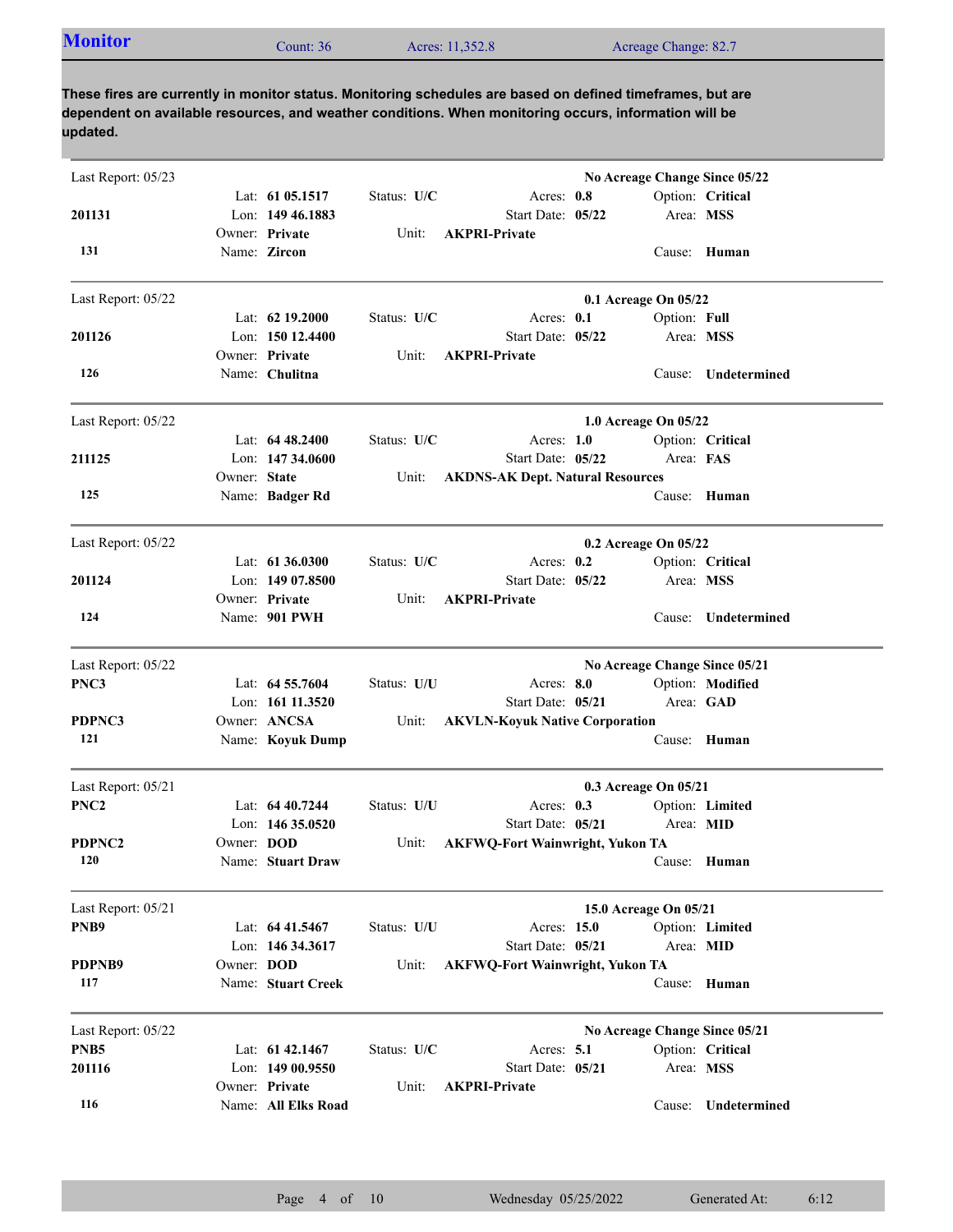| <b>Monitor</b> | Count: 36 | Acres: 11,352.8 | Acreage Change: 82.7 |
|----------------|-----------|-----------------|----------------------|
|                |           |                 |                      |

| Last Report: 05/21                                            |              |                         |             |                                                     | 0.1 Acreage On 05/21 |              |                                 |
|---------------------------------------------------------------|--------------|-------------------------|-------------|-----------------------------------------------------|----------------------|--------------|---------------------------------|
|                                                               |              | Lat: $6029.8310$        | Status: U/C | Acres: 0.1                                          |                      |              | Option: Critical                |
| 203115                                                        |              | Lon: 151 00.8780        |             | Start Date: 05/21                                   |                      | Area: KKS    |                                 |
|                                                               | Owner: State |                         | Unit:       | <b>AKDNS-AK Dept. Natural Resources</b>             |                      |              |                                 |
| 115                                                           |              | Name: Ski Boot          |             |                                                     |                      |              | Cause: Human                    |
| Last Report: 05/21                                            |              |                         |             |                                                     |                      |              | No Acreage Change Since 05/20   |
|                                                               |              | Lat: $59\,31.5960$      | Status: U/C | Acres: 0.1                                          |                      | Option: Full |                                 |
| 203113                                                        |              | Lon: $151\,26.3920$     |             | Start Date: 05/20                                   |                      | Area: KKS    |                                 |
|                                                               |              | Owner: Private          | Unit:       | <b>AKPRI-Private</b>                                |                      |              |                                 |
| 113                                                           |              | Name: Sadie Cove        |             |                                                     |                      |              | Cause: Human                    |
| Last Report: 05/20                                            |              |                         |             |                                                     | 0.3 Acreage On 05/20 |              |                                 |
|                                                               |              | Lat: $6507.2890$        | Status: U/C | Acres: 0.3                                          |                      |              | Option: Critical                |
| 211112                                                        |              | Lon: 147 40.3090        |             | Start Date: 05/20                                   |                      | Area: FAS    |                                 |
|                                                               |              | Owner: Private          | Unit:       | <b>AKPRI-Private</b>                                |                      |              |                                 |
| 112                                                           |              | Name: Poker Creek       |             |                                                     |                      |              | Cause: Undetermined             |
| Last Report: 05/20                                            |              |                         |             |                                                     | 0.1 Acreage On 05/20 |              |                                 |
|                                                               |              | Lat: $63\,53.7350$      | Status: U/C | Acres: 0.1                                          |                      |              | Option: Limited                 |
| 212111                                                        |              | Lon: 145 08.1200        |             | Start Date: 05/20                                   |                      | Area: DAS    |                                 |
|                                                               | Owner: State |                         | Unit:       | <b>AKDNS-AK Dept. Natural Resources</b>             |                      |              |                                 |
| 111                                                           |              | Name: Barley Way        |             |                                                     |                      | Cause:       | Undetermined                    |
| Daily Report From: 05/24                                      |              |                         |             |                                                     |                      |              | No Acreage Change Since 05/23   |
|                                                               |              | Lat: 62 00.4200         | Status: U/C | Acres: $3.2$                                        |                      |              | Option: Critical                |
| 201110                                                        |              | Lon: $14957.8800$       |             | Start Date: 05/20                                   |                      | Area: MSS    |                                 |
|                                                               |              | Owner: Private          | Unit:       | <b>AKPRI-Private</b>                                |                      |              |                                 |
| 110                                                           |              | Name: Caswell Lakes     |             |                                                     |                      | Cause:       | Undetermined                    |
| One Forestry Prevention Engine completed field investigation. |              |                         |             |                                                     |                      |              |                                 |
| Last Report: 05/20                                            |              |                         |             |                                                     | 0.1 Acreage On 05/20 |              |                                 |
| PM9B                                                          |              | Lat: $6505.8410$        | Status: U/U | Acres: 0.1                                          |                      |              | Option: Limited                 |
|                                                               |              | Lon: 141 38.3700        |             | Start Date: 05/20                                   |                      |              | Area: UYD                       |
| PDPM9B                                                        | Owner: NPS   |                         | Unit:       | <b>AKYCP-Yukon-Charley Rivers National Preserve</b> |                      |              |                                 |
| 109                                                           |              | Name: Trout Creek       |             |                                                     |                      |              | Cause: Lightning                |
| Last Report: 05/23                                            |              |                         |             |                                                     |                      |              | 25.7 Acreage Change Since 05/20 |
| PM9D                                                          |              | Lat: 65 01.5850         | Status: U/U | Acres: 25.8                                         |                      |              | Option: Modified                |
|                                                               |              | Lon: 141 14.8017        |             | Start Date: 05/20                                   |                      |              | Area: UYD                       |
| PDPM9D                                                        |              | Owner: ANCSA            | Unit:       | <b>AKDYN-Doyon, Limited</b>                         |                      |              |                                 |
| 108                                                           |              | Name: Windfall Mountain |             |                                                     |                      |              | Cause: Lightning                |
| Last Report: 05/21                                            |              |                         |             |                                                     |                      |              | 0.8 Acreage Change Since 05/20  |
| <b>PM74</b>                                                   |              | Lat: 62 58.8490         | Status: U/C | Acres: 1.8                                          |                      | Option: Full |                                 |
| 204107                                                        |              | Lon: 156 05.8460        |             | Start Date: 05/19                                   |                      | Area: SWS    |                                 |
| PNPM74                                                        |              | Owner: ANCSA            | Unit:       | <b>AKVLN-MTNT, Limited</b>                          |                      |              |                                 |
| 107                                                           |              | Name: Takotna Dump      |             |                                                     |                      | Cause:       | Undetermined                    |
|                                                               |              |                         |             |                                                     |                      |              |                                 |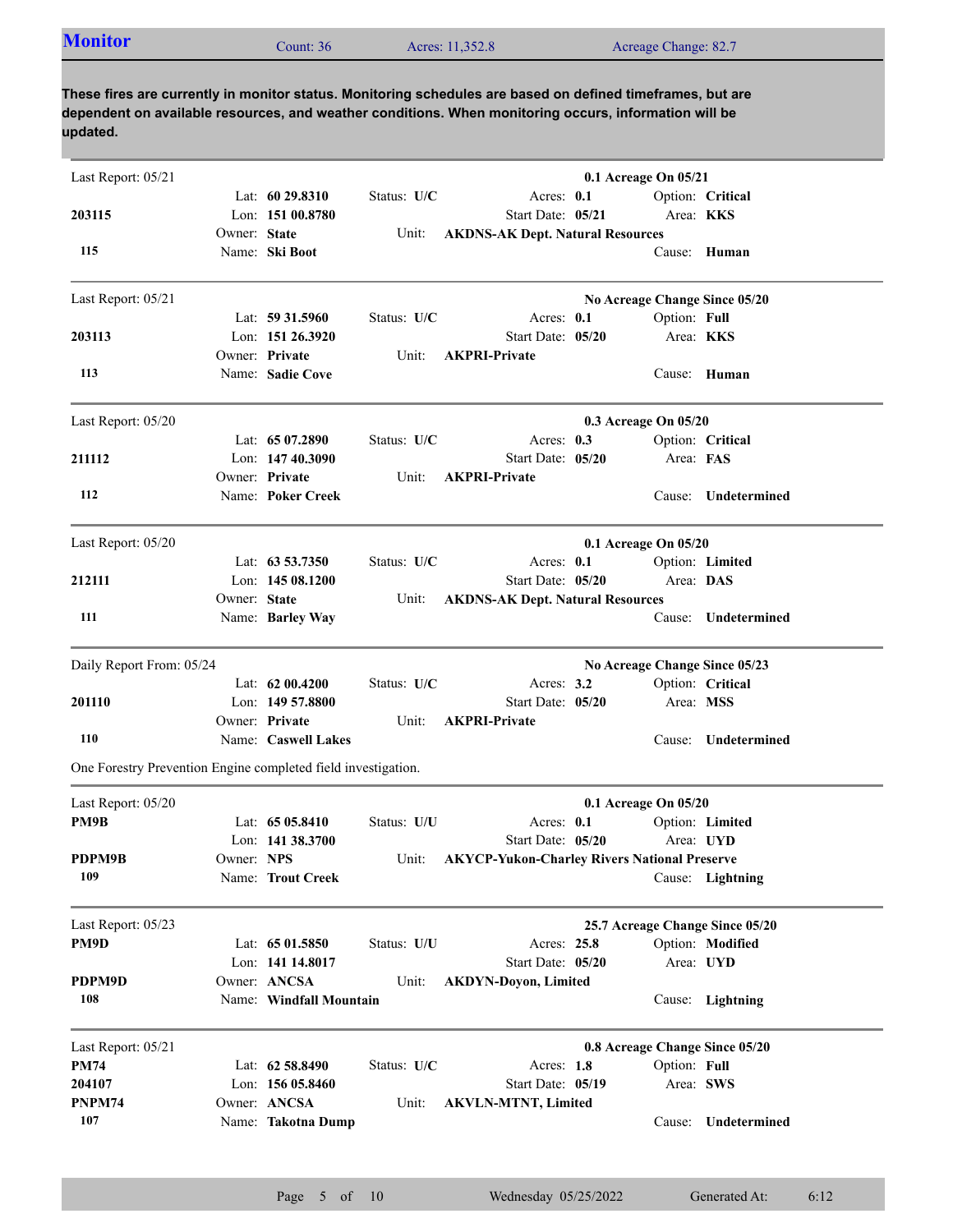| <b>Monitor</b>                                                                                             | Count: $36$ | Acres: 11.352.8 | Acreage Change: 82.7 |  |  |  |  |  |
|------------------------------------------------------------------------------------------------------------|-------------|-----------------|----------------------|--|--|--|--|--|
|                                                                                                            |             |                 |                      |  |  |  |  |  |
| These fires are currently in monitor status. Monitoring schedules are based on defined timeframes, but are |             |                 |                      |  |  |  |  |  |

**dependent on available resources, and weather conditions. When monitoring occurs, information will be updated.**

| Last Report: 05/19                       |                    |                          |               |                                         | 0.1 Acreage On 05/19 |              |                                 |
|------------------------------------------|--------------------|--------------------------|---------------|-----------------------------------------|----------------------|--------------|---------------------------------|
| <b>PM70</b>                              |                    | Lat: 61 35.0700          | Status: U/C   | Acres: 0.1                              |                      |              | Option: Critical                |
| 201106                                   |                    | Lon: 149 23.7110         |               | Start Date: 05/19                       |                      |              | Area: MSS                       |
| PNPM70                                   |                    | Owner: Private           | Unit:         | <b>AKPRI-Private</b>                    |                      |              |                                 |
| 106                                      |                    | Name: Happy Fire         |               |                                         |                      |              | Cause: Human                    |
| Daily Report From: 05/24                 |                    |                          |               |                                         |                      |              | No Acreage Change Since 05/22   |
| <b>PM75</b>                              |                    | Lat: $64\,50.4600$       | Status: U/C   | Acres: 5.0                              |                      |              | Option: Critical                |
| 211104                                   |                    | Lon: 147 46.1700         |               | Start Date: 05/19                       |                      | Area: FAS    |                                 |
| PNPM75                                   | Owner: State       |                          | Unit:         | <b>AKAKS-Alaska Railroad</b>            |                      |              |                                 |
| 104                                      |                    | Name: Chena Landing Loop |               |                                         |                      |              | Cause: Human                    |
| Fire was walked, no heat or smoke found. |                    |                          |               |                                         |                      |              |                                 |
| Last Report: 05/19                       |                    |                          |               |                                         |                      |              | No Acreage Change Since 05/18   |
| PM7S                                     |                    | Lat: $59\,48.9260$       | Status: U/C   | Acres: 1.5                              |                      |              | Option: Critical                |
| 203101                                   |                    | Lon: $15105.4650$        |               | Start Date: 05/18                       |                      | Area: KKS    |                                 |
| <b>PNPM7S</b>                            |                    | Owner: Private           | Unit:         | <b>AKPRI-Private</b>                    |                      |              |                                 |
| 101                                      |                    | Name: Olia Court         |               |                                         |                      |              | Cause: Human                    |
| Last Report: 05/18                       |                    |                          |               |                                         | 0.1 Acreage On 05/18 |              |                                 |
|                                          |                    | Lat: 60 28.3740          | Status: $U/C$ | Acres: 0.1                              |                      |              | Option: Critical                |
| 203100                                   |                    | Lon: 151 10.5300         |               | Start Date: 05/18                       |                      |              | Area: KKS                       |
|                                          |                    | Owner: Private           | Unit:         | <b>AKPRI-Private</b>                    |                      |              |                                 |
| 100                                      | Name: <b>Jones</b> |                          |               |                                         |                      |              | Cause: Human                    |
|                                          |                    |                          |               |                                         |                      |              |                                 |
| Last Report: 05/18                       |                    |                          |               |                                         |                      |              | No Acreage Change Since 05/17   |
|                                          |                    | Lat: $60\,31.9040$       | Status: U/C   | Acres: 0.1                              |                      |              | Option: Critical                |
| 203099                                   |                    | Lon: 150 47.9930         |               | Start Date: 05/17                       |                      |              | Area: KKS                       |
|                                          |                    | Owner: Private           | Unit:         | <b>AKPRI-Private</b>                    |                      |              |                                 |
| 099                                      | Name: Adele        |                          |               |                                         |                      |              | Cause: Human                    |
| Last Report: 05/20                       |                    |                          |               |                                         |                      |              | -0.2 Acreage Change Since 05/17 |
| PM <sub>5N</sub>                         |                    | Lat: $61\,35.9646$       | Status: U/C   | Acres: 0.3                              |                      |              | Option: Critical                |
| 201097                                   |                    | Lon: 149 25.1364         |               | Start Date: 05/17                       |                      |              | Area: MSS                       |
|                                          |                    | Owner: Private           | Unit:         | <b>AKPRI-Private</b>                    |                      |              |                                 |
| 097                                      | Name: Nina         |                          |               |                                         |                      |              | Cause: Human                    |
| Last Report: 05/20                       |                    |                          |               |                                         |                      |              | No Acreage Change Since 05/19   |
| PM5M                                     |                    | Lat: 58 36.4200          | Status: U/C   | Acres: 24.3                             |                      |              | Option: Unplanned               |
| 204096                                   |                    | Lon: 159 57.9600         |               | Start Date: 05/17                       |                      |              | Area: SWS                       |
| PNPM5M                                   | Owner: State       |                          | Unit:         | <b>AKDNS-AK Dept. Natural Resources</b> |                      |              |                                 |
| 096                                      |                    | Name: Walrus Islands     |               |                                         |                      | Cause:       | Undetermined                    |
| Last Report: 05/19                       |                    |                          |               |                                         |                      |              |                                 |
|                                          |                    | Lat: 62 23.1017          | Status: U/C   | Acres: 2.0                              |                      | Option: Full | No Acreage Change Since 05/18   |
| 201095                                   |                    | Lon: 149 47.9617         |               | Start Date: 05/17                       |                      |              | Area: MSS                       |
|                                          |                    | Owner: Private           | Unit:         | <b>AKPRI-Private</b>                    |                      |              |                                 |
| 095                                      |                    | Name: N. Fork Talkeetna  |               |                                         |                      | Cause:       | Undetermined                    |
|                                          |                    |                          |               |                                         |                      |              |                                 |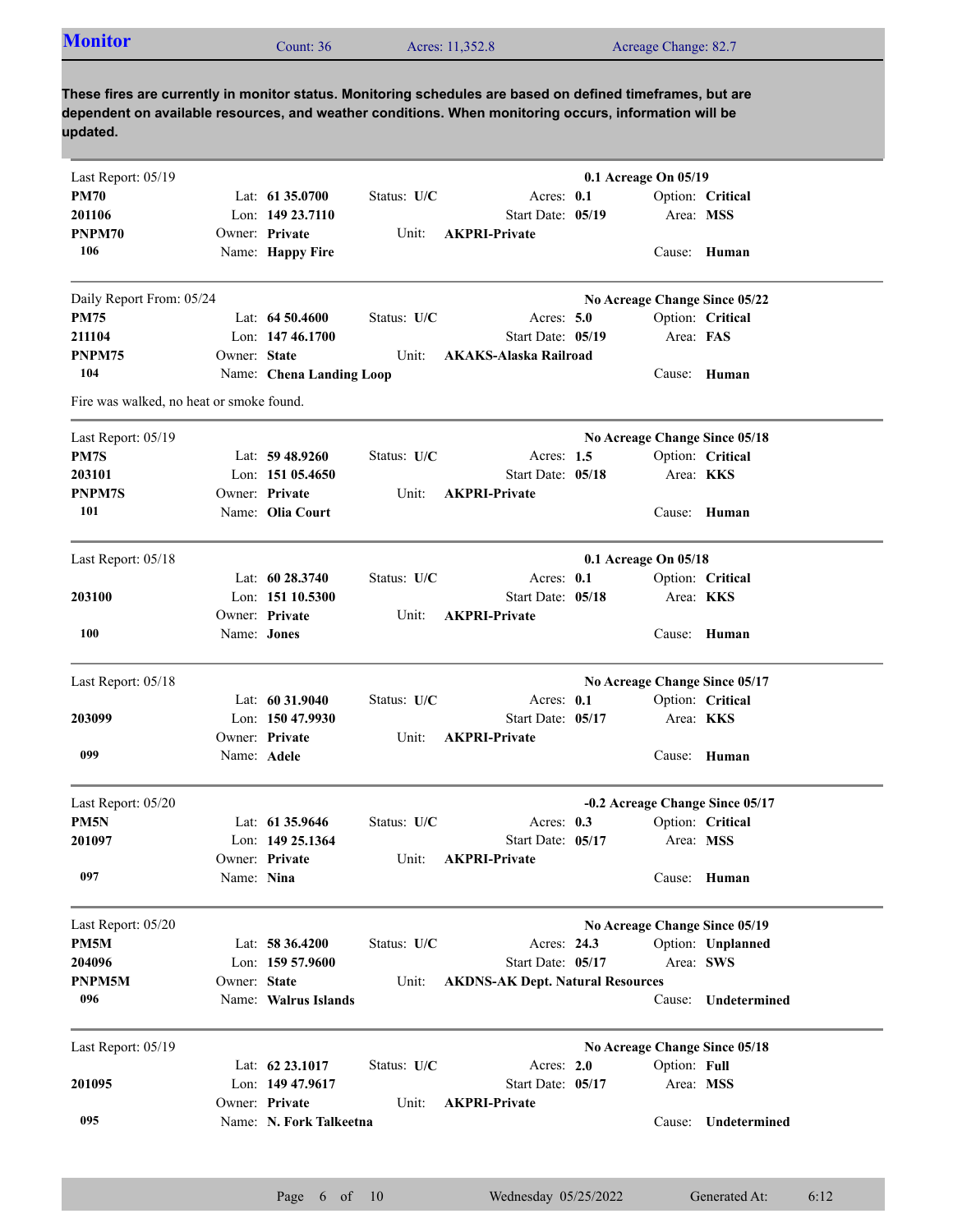| Last Report: 05/16 |                   |                                   |             |                                          | 0.5 Acreage On 05/16            |                     |
|--------------------|-------------------|-----------------------------------|-------------|------------------------------------------|---------------------------------|---------------------|
| <b>PM38</b>        |                   | Lat: $59\,42.6226$                | Status: U/C | Acres: $0.5$                             | Option: Full                    |                     |
| 204090             |                   | Lon: 161 53.2962                  |             | Start Date: 05/16                        | Area: SWS                       |                     |
| PNPM38             |                   | Owner: ANCSA                      | Unit:       | <b>AKVLN-Qanirtuuq, Incorporated</b>     |                                 |                     |
| 090                |                   | Name: Arolik                      |             |                                          |                                 | Cause: Undetermined |
| Last Report: 05/16 |                   |                                   |             |                                          | 0.1 Acreage On 05/16            |                     |
| <b>PM36</b>        |                   | Lat: $61\,30.5270$                | Status: U/C | Acres: 0.1                               |                                 | Option: Critical    |
| 201088             |                   | Lon: 149 39.5560                  |             | Start Date: 05/16                        | Area: MSS                       |                     |
| PNPM36             |                   | Owner: Private                    | Unit:       | <b>AKPRI-Private</b>                     |                                 |                     |
| 088                |                   | Name: Shearwater                  |             |                                          | Cause:                          | Undetermined        |
| Last Report: 05/15 |                   |                                   |             |                                          | 0.5 Acreage On 05/15            |                     |
| PM2L               |                   | Lat: 57 50.7233                   | Status: U/C | Acres: $0.5$                             | Option: Full                    |                     |
| 203084             |                   | Lon: 152 37.9833                  |             | Start Date: 05/15                        | Area: <b>KKS</b>                |                     |
| PNPM2L             |                   | Owner: ANCSA                      | Unit:       | <b>AKVLN-Ouzinkie Native Corporation</b> |                                 |                     |
| 084                |                   | Name: Antone Larsen               |             |                                          |                                 | Cause: Human        |
| Last Report: 05/12 |                   |                                   |             |                                          | 0.2 Acreage On 05/12            |                     |
|                    |                   | Lat: 60 27.8230                   | Status: U/C | Acres: $0.2$                             |                                 | Option: Critical    |
| 203079             |                   | Lon: 151 10.3720                  |             | Start Date: 05/12                        | Area: KKS                       |                     |
|                    | Owner: State      |                                   | Unit:       | <b>AKDNS-AK Dept. Natural Resources</b>  |                                 |                     |
| 079                |                   | Name: Wendy Lane                  |             |                                          | Cause:                          | Human               |
| Last Report: 05/18 |                   |                                   |             |                                          | 34.4 Acreage Change Since 05/17 |                     |
|                    |                   | Lat: 51 57.2683                   | Status: U/U | Acres: 919.6                             |                                 | Option: Unplanned   |
| 204078             |                   | Lon: 176 38.7183                  |             | Start Date: 05/08                        | Area: SWS                       |                     |
|                    | Owner: <b>DOD</b> |                                   | Unit:       | <b>AKNVQ-U.S. Navy</b>                   |                                 |                     |
| 078                | Name: Adak        |                                   |             |                                          |                                 | Cause: Human        |
| Last Report: 05/12 |                   |                                   |             |                                          | 0.1 Acreage On 05/12            |                     |
| PMS1               |                   | Lat: 61 43.9700                   | Status: U/C | Acres: $0.1$                             | Option: Full                    |                     |
| 201077             |                   | Lon: $14901.7300$                 |             | Start Date: 05/12                        | Area: MSS                       |                     |
|                    | Owner: State      |                                   | Unit:       | <b>AKDNS-AK Dept. Natural Resources</b>  |                                 |                     |
| 077                |                   | Name: Buffalo Mine Coal Seam 2022 |             |                                          |                                 | Cause: Lightning    |
| Last Report: 05/18 |                   |                                   |             |                                          | 1.3 Acreage Change Since 05/14  |                     |
| PMR4               |                   | Lat: 55 20.5650                   | Status: U/C | Acres: 25.0                              |                                 | Option: Unplanned   |
| 204074             |                   | Lon: 160 26.0880                  |             | Start Date: 05/12                        | Area: SWS                       |                     |
| PNPMR4             |                   | Owner: ANCSA                      | Unit:       | <b>AKVLN-Shumagin Corporation</b>        |                                 |                     |
| 074                |                   | Name: Danger Point                |             |                                          | Cause:                          | Undetermined        |
| Last Report: 05/12 |                   |                                   |             |                                          | 0.1 Acreage On 05/12            |                     |
| PMR3               |                   | Lat: 61 23.8210                   | Status: U/C | Acres: 0.1                               |                                 | Option: Critical    |
| 201073             |                   | Lon: 149 28.3180                  |             | Start Date: 05/11                        | Area: MSS                       |                     |
|                    |                   | Owner: County                     | Unit:       | <b>AKAKS-Anchorage, Municipality of</b>  |                                 |                     |
| 073                |                   | Name: Birchwood                   |             |                                          |                                 | Cause: Human        |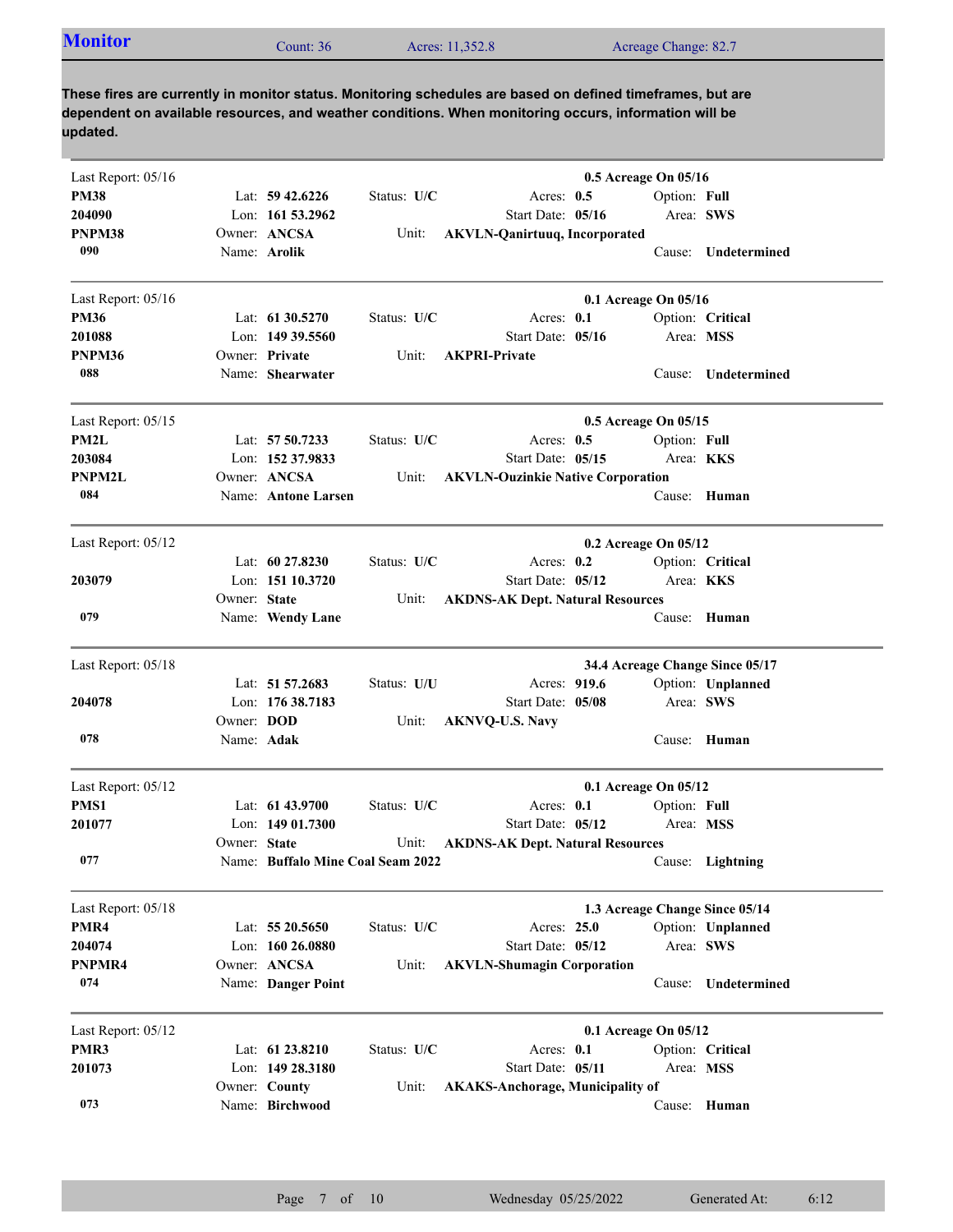| <b>Monitor</b> | Count: 36 | Acres: 11,352.8 | Acreage Change: 82.7 |
|----------------|-----------|-----------------|----------------------|
|                |           |                 |                      |

| Last Report: 05/12 |             |                           |             |                                                   |                 |              | 2.0 Acreage Change Since 05/11 |
|--------------------|-------------|---------------------------|-------------|---------------------------------------------------|-----------------|--------------|--------------------------------|
|                    |             | Lat: $57\,42.9640$        | Status: U/C | Acres: $4.0$                                      |                 |              | Option: Critical               |
| 203071             |             | Lon: $152\,36.0270$       |             | Start Date: 05/11                                 |                 |              | Area: KKS                      |
|                    |             | Owner: County             | Unit:       | <b>AKAKS-Kodiak Island Borough</b>                |                 |              |                                |
| 071                |             | Name: Bell Flats          |             |                                                   |                 | Cause:       | Human                          |
| Last Report: 05/21 |             |                           |             |                                                   |                 |              | No Acreage Change Since 05/18  |
| PMG1               |             | Lat: $6029.7834$          | Status: U/C | Acres: $4.3$                                      |                 |              | Option: Critical               |
| 231066             |             | Lon: $14947.3100$         |             | Start Date: 05/10                                 |                 |              | Area: CGF                      |
| P0PMG1             |             | Owner: County             | Unit:       | <b>AKAKS-Kenai Peninsula Borough</b>              |                 |              |                                |
| 066                |             | Name: Kenai Lake Overlook |             |                                                   |                 | Cause:       | Undetermined                   |
| Last Report: 05/11 |             |                           |             |                                                   |                 |              | No Acreage Change Since 05/10  |
| PL8P               |             | Lat: $6029.5458$          | Status: U/C | Acres: $0.5$                                      |                 | Option: Full |                                |
| 232057             |             | Lon: $14959.2440$         |             | Start Date: 05/08                                 |                 |              | Area: CGF                      |
| P0PL8P             | Owner: USFS |                           | Unit:       | <b>AKCGF-Chugach National Forest</b>              |                 |              |                                |
| 057                |             | Name: West Juneau         |             |                                                   |                 | Cause:       | Human                          |
| Last Report: 05/23 |             |                           |             |                                                   |                 |              | No Acreage Change Since 04/26  |
| PKS1               |             | Lat: $60\,32.1500$        | Status: U/U |                                                   | Acres: 10,302.5 |              | Option: Limited                |
| 204012             |             | Lon: 160 54.7500          |             | Start Date: 04/16                                 |                 |              | Area: SWS                      |
| <b>PNPKS1</b>      |             | Owner: USFWS              | Unit:       | <b>AKYDR-Yukon Delta National Wildlife Refuge</b> |                 |              |                                |
| 012                |             | Name: Kwethluk            |             |                                                   |                 | Cause:       | <b>Undetermined</b>            |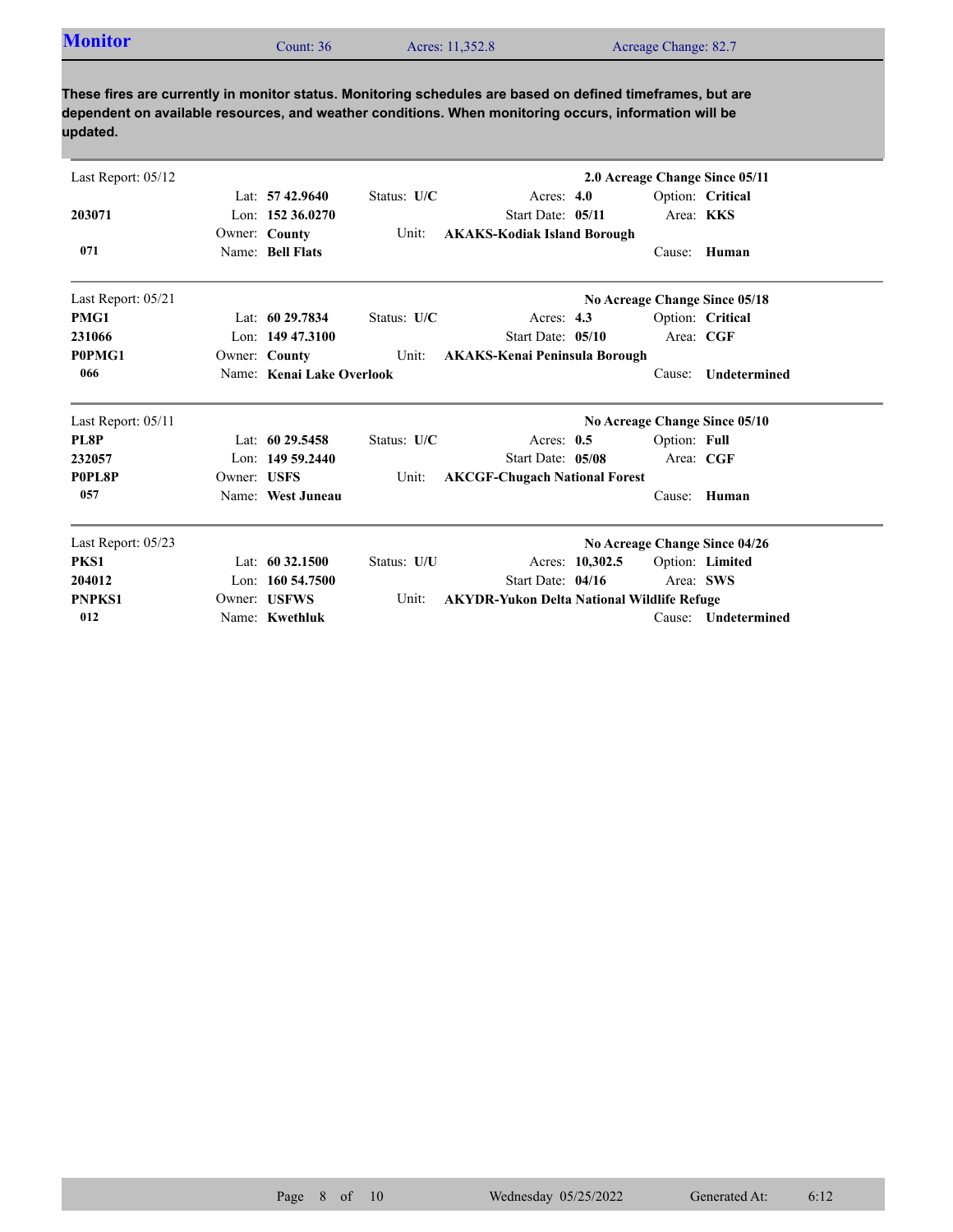| Out                                    |              | Count: 3                                               | Acres: $0.4$      |                                         | Acreage Change: 0.0           |                  |  |
|----------------------------------------|--------------|--------------------------------------------------------|-------------------|-----------------------------------------|-------------------------------|------------------|--|
| Daily Report From: 05/24               |              |                                                        |                   |                                         | No Acreage Change Since 05/23 |                  |  |
| PNK1                                   |              | Lat: $5818.3483$                                       | Status: Out 05/24 | Acres: $0.1$                            |                               | Option: Critical |  |
| 000132                                 |              | Lon: 134 25.9983                                       |                   | Start Date: 05/23                       | Area: TNF                     |                  |  |
| P0PNK1                                 | Owner: USFS  |                                                        | Unit:             | <b>AKTNF-Tongass National Forest</b>    |                               |                  |  |
| 132                                    |              | Name: Point Louisa                                     |                   |                                         | Cause:                        | Human            |  |
| The fire was checked and declared out. |              |                                                        |                   |                                         |                               |                  |  |
| Daily Report From: 05/24               |              |                                                        |                   |                                         | No Acreage Change Since 05/22 |                  |  |
|                                        |              | Lat: $6112.1080$                                       | Status: Out 05/24 | Acres: $0.2$                            |                               | Option: Critical |  |
| 201127                                 |              | Lon: $14951.7020$                                      |                   | Start Date: 05/22                       | Area: MSS                     |                  |  |
|                                        | Owner: State |                                                        | Unit:             | <b>AKDNS-AK Dept. Natural Resources</b> |                               |                  |  |
| 127                                    |              | Name: Chester Creek                                    |                   |                                         | Cause:                        | Undetermined     |  |
|                                        |              | One Forestry engine checked on fire and called it out. |                   |                                         |                               |                  |  |
| Daily Report From: 05/24               |              |                                                        |                   |                                         | No Acreage Change Since 05/21 |                  |  |
|                                        |              | Lat: $6128.4200$                                       | Status: Out 05/24 | Acres: 0.1                              |                               | Option: Critical |  |
| 201118                                 |              | Lon: $14944.6000$                                      |                   | Start Date: 05/21                       | Area: MSS                     |                  |  |
|                                        |              | Owner: Private                                         | Unit:             | <b>AKPRI-Private</b>                    |                               |                  |  |
| 118                                    |              | Name: Twilight                                         |                   |                                         |                               | Cause: Human     |  |

IC called fire out.